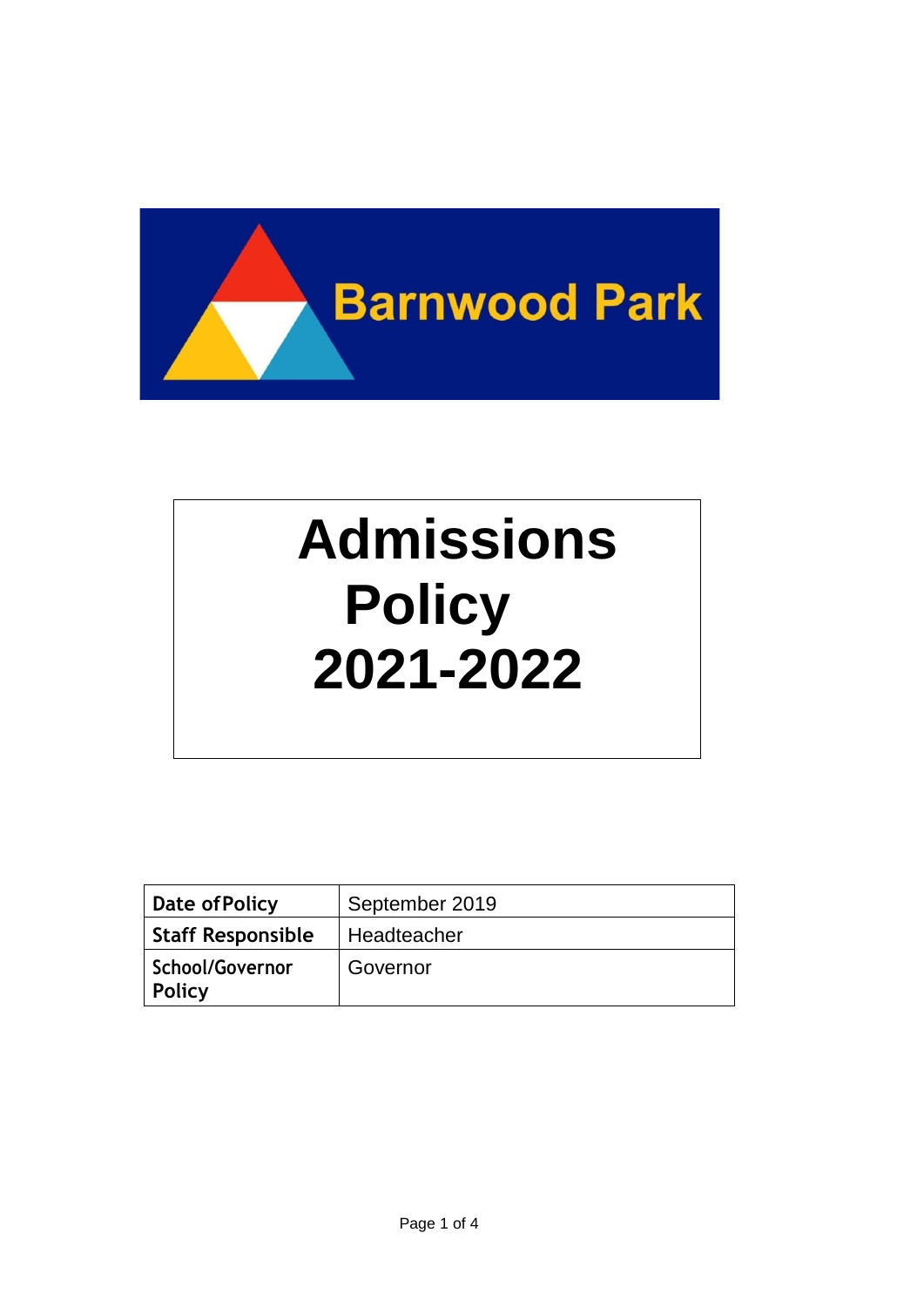# SCHOOL ADMISSIONS POLICY

- 1. Barnwood Park School is a foundation school admitting girls and boys from all levels of ability. The County Council deals with admissions into Year 7 of Barnwood Park School. Any application for a school place made outside the normal year of entry to the school must be made directly to the school. The school has been delegated the responsibility for the administration of this process. Parents will receive either a formal offer letter or refusal letter stating the legal grounds for refusal with clear advice as to how the parent may appeal the decision. The standard admission number for Year 7 is 180 students. For full details of admissions procedures and terms, please refer to Gloucestershire County Council booklet "Applying for your child's place at secondary school" – available from the Admissions Team (0-16) on 01452 425407 or from the GCC website a[t](http://www.gloucestershire.gov.uk/schooladmissions) [www.gloucestershire.gov.uk/schooladmissions.](http://www.gloucestershire.gov.uk/schooladmissions)
- 2. The parents of all new students will receive a current copy of the School Prospectus, including the School Code of Behaviour. New entrants and their parents will receive, agree to, and sign the Parent/Carer Home School Agreement, which will also be signed by the Headteacher on behalf of the School. In such ways, Governors and Staff hope to encourage co-operation between the home and school in achieving good standards of work and behaviour from students. It is expected that students will give of their best and parents will support them in their efforts.
- 3. Parents of students interested in joining the school are able to visit the school for a tour of the premises, if possible during school hours. An Open Day will be arranged each year for prospective Y7 students and their parents to view the school. Alternative appointments will be offered to any unable to attend the specific day.
- 4. Complaints about discrimination against students seeking admission to the school will be dealt with initially by the Headteacher, and then by a panel of three governors plus a lay person. The advice of the LA and if necessary its ruling will be sought.
- 5. The school does not operate any daily transport to or from school.
- 6. SEN/EHCP children with a Statement of Special Education Needs or anEducation Health Care Plan (EHCP) that names the school will be allocated a place before other applicants are considered. In this way, the number of places offered, as set out below will be reduced by the number of children with a Statement/EHCP that has named the school.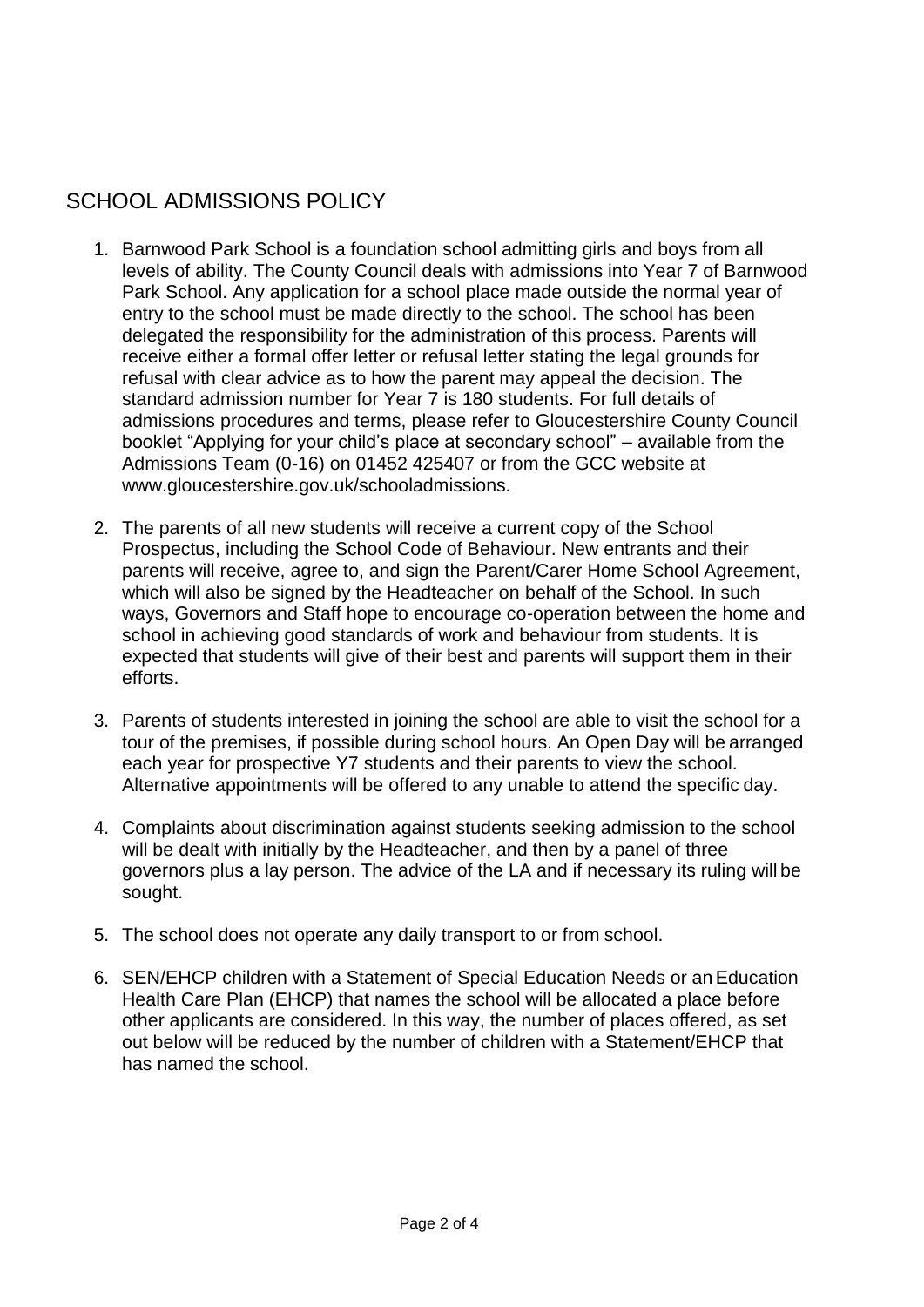# Admission Criteria

Where applications for admission exceed the number of places available, the following criteria will be applied, in the order set out below, to decide which children to admit:

1. **PRIORITY ONE**: CHILDREN IN PUBLIC CARE (Looked after Children/Previously Looked After Children)

A 'looked after child' (1) or a child who was previously looked after but immediately after being looked after became subject to an adoption including those who appear to the governing body to have been in state care outside of England and ceased to be in state care as a result of being adopted. (2) child arrangements order (residency order) (3) or special guardianship order (4) .

- a. A 'looked after child' is a child who is (a) in the care of a local authority, or (b) being provided with accommodation by a local authority in the exercise of their social services functions (see the definition in Section 22(1) of the Children Act 1989) at the time of making an application to a school. In Gloucestershire, such children are referred to as Children in Care.
- b. This includes children who were adopted under the Adoption Act 1976 (see section 12 adoption orders) and children who were adopted under the Adoption and Childrens Act 2002 (see section 46 adoption orders).
- c. Under the provisions of section 12 of the Children and Families Act 2014, which amend section 8 of the Children Act 1989, residence orders have now been replaced by child arrangements orders.
- d. See Section 14A of the Children Act 1989 which defines a 'special guardianship order' as an order appointing one or more individuals to be a child's special guardian (or special guardians).

#### 2. **PRIORITY TWO:** SIBLINGS

Children who have siblings attending the school and who will continue to do so when the younger child is admitted.

- *We define siblings as a sister or brother, half sister or brother, adopted sister or brother, step sister or brother or the child of the parent/carer's partner. In every case the child must be living in the same family unit at the same address*
- 3. **PRIORITY THREE:** CHILDREN OF STAFF AT THE SCHOOL Children of full or part time salaried members of staff who are employed on either a minimum of a 50% contract with the school and/or where the member of staff has been employed at the school for two or more years at the time at which the application for admission to the school is made.

## 4. **PRIORITY FOUR:** GEOGRAPHICAL DISTANCE

Children with the strongest geographical claim, measured from the Ordnance Survey point of the student's home address to a central point of the school, using the Local Authority's computerised measuring system, with those living closer to the school receiving the higher priority.

 *A map showing the point in the school where measurement will take place will be on the school website.*